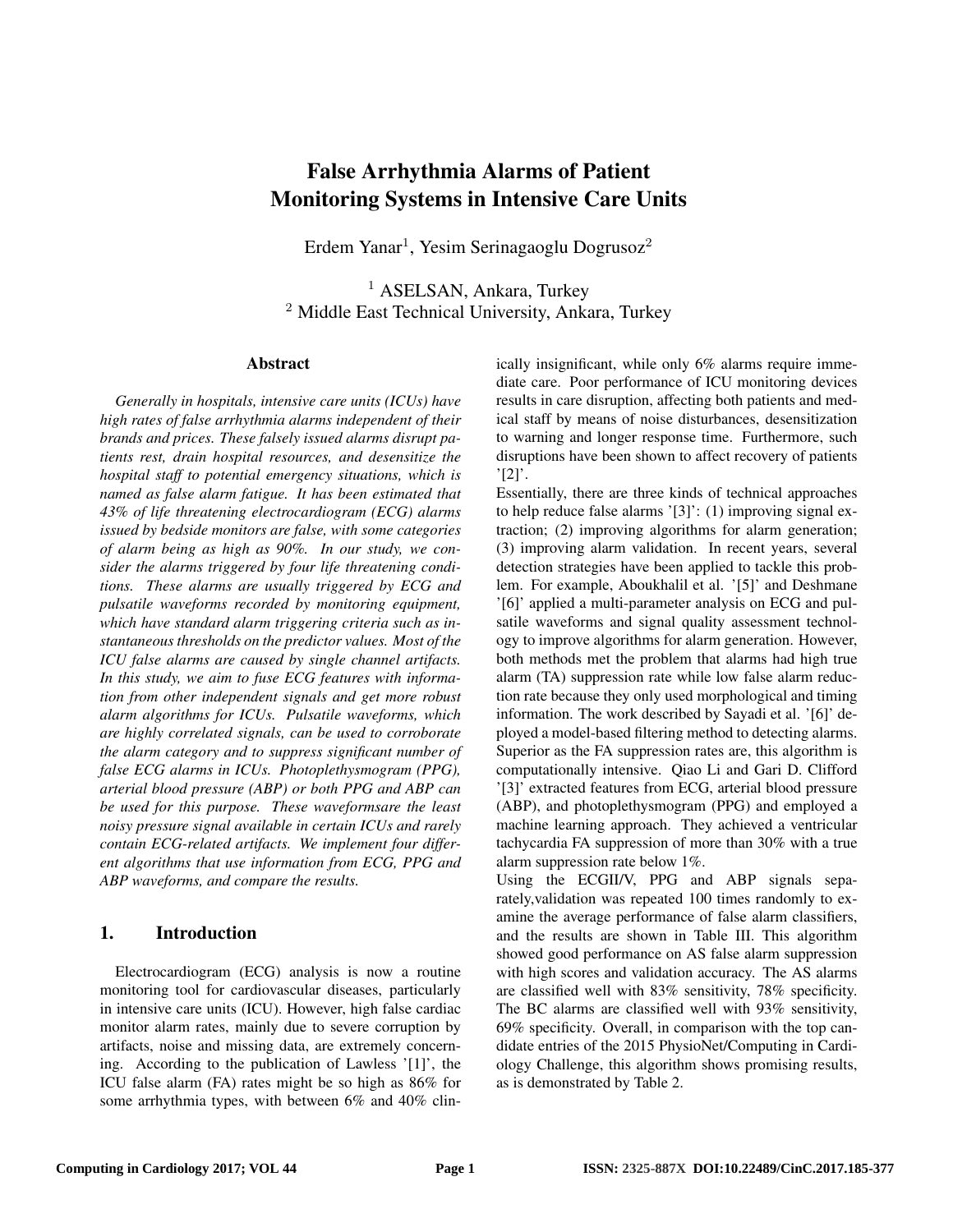| EKG1              | Sensitivity | Specificity |
|-------------------|-------------|-------------|
| Asistoli          | %81         | %90         |
| <b>Bradikardi</b> | %97         | %76         |
| EKG <sub>2</sub>  | Sensitivity | Specificity |
| Asistoli          | %68         | %85         |
| <b>Bradikardi</b> | %93         | %78         |
| EKG1+ABP+PPG      | Sensitivity | Specificity |
| Asistoli          | %82         | %79         |
|                   |             |             |
| <b>Bradikardi</b> | %97         | %69         |
| EKG2+ABP+PPG      | Sensitivity | Specificity |
| Asistoli          | %83         | %78         |
| <b>Bradikardi</b> | %93         | %69         |

Table 1. Sensitivity and Specificity Values.

## 2. MATERIALS AND METHODS

#### 2.1. Signals Preprocessing Stage

The preprocessing step starts by retrieving the input signals. The signals from two ECG leads are used in this work as well as the ABP and PPG signals. The algorithm rst searches for ECG leads II and V and uses any available leads if these two are not available. All the unavailable signals are set to zeros. Only 16 seconds prior to the alarm are used in this work and the rest of the signals are discarded. All the signals are re-sampled to 125Hz. The retrieved signals are then ltered using zero-phased band-pass finite impulse filter designed with Hamming window approach between 5Hz and 40Hz for the ECG signals and between 0.5 and 10Hz for the ABP and PPG signals. The output was differentiated by using a 2 point first-order digital differentiator and then applied a sample by sample nonlinear squaring operation. These two operation is equivalent to applying a high pass filter then applying a low pass one. In this way P and T waves are attenuated while amplfying higher frequencies like R wave. In the last stage of preprocessing the signal was analysed for non physiological parts, such as flat baseline signals, NAN signal values and extremely noisy parts because of poor electrode contacts. If any of these condtions identified ECG signal marked as not reliable and does not enter any ECG detection algorithm.

#### 2.2. Heart Beat Detection

Accurate detection of heart beat may potentially contribute to suppressing false arrhythmia alarms. Therefore, a robust heart beat detection algorithm was employed to derive characteristic point positions from multiple physiological signals.

Derivate-based algorithms: these algorithms based in filters and derivative as in [4]. They often use a high-pass filter for pre-processing stage and in the final stage derivative is used to determine the maximum slope, which corresponds to QRS complex.

Algorithms based on digital filters: these algorithms use more sophisticated filters [4]. Two different filters process the ECG in the pre-processing stage, low-pass and high pass ones, with different cut-off frequencies, forming the band-passfiltered signal. In the final stage also thresholds are compared adaptively.

Wavelets: in wavelet based approaches discompose the signal into different scale components to analyze the signal in different frequency bands like pre-processing in a different way. Then fixed thresholds are applied to obtain the characteristic points in final stage.

Neural Networks: neural networks are used to predict current signal values from the past ones. Therefore they apply suitable filters to attenuate the noise.

Hidden Markov Models: HMMs model the data sequence according to an underlying Markov chain. The algorithm infers the underlying state from the observed signal.

Genetic algorithms: in this algorithm they intend to get optimal polynomial filters, for preprocessing stage. Moreover, it get parameters for decision stage.

Phasor Transform: this algorithm transforms each sample of the signal into a complex value, which preserves the signal information. It enhances ECG waves and then the detection is easier by applying thresholds.

At end of our trials we chose Hilbert transform method as our QRS detection algorithm.One of the properties of the Hilbert transform is that it is an odd function. That is to say that it will cross zero on the x-axis every time that there is an inflexion point in the original waveform(Fig. 1). Similarly a crossing of the zero between consecutive positive and negative inflexion points in the original waveform will be represented as a peak in its Hilbert transformed conjugate. This interesting property can be used to develop an elegant and much easier way to and the peak of the QRS complex in the ECG waveform corresponding to a zero crossing in its first differential waveform d/dt(ECG). The block diagram of the proposed approach is shown in Figure 2. This method fused R peak positions detected on the ECG using an adaptive thresholding and onset positions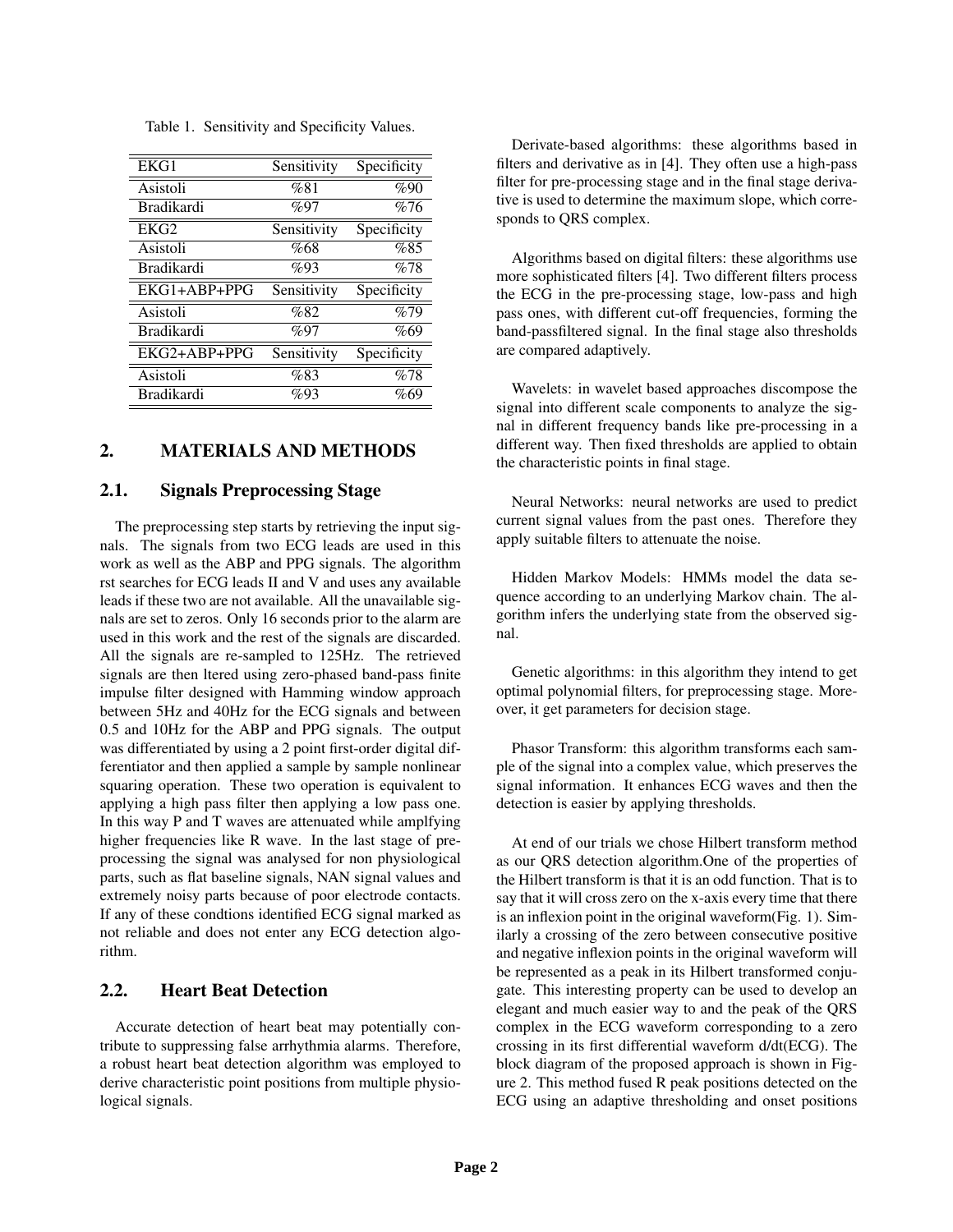detected on the pulsatile waveforms (ABP and/or PPG) using length transform.

#### 2.3. Feature Extraction

ABP Signal:Three PhysioNet open-source algorithms were used to process the arterial blood pressure (ABP). The wabp algorithm was applied to ABP signal to detect the onset points of the pulses in the signal [1]. This algorithm is based on the length transform [1]. The abpfeature algorithm was then applied to extract features from ABP signal such as systolic and diastolic pressure, systolic area, and mean pressure at each detected pulse. The jSQI algorithm was implemented to investigate the signal quality of each beat of ABP signal. It is based on removing the features and onset points that are not physiologically meaningful. Finally, the RR-intervals were calculated as the difference of the onset points of the pulses in the signal.

PPG Signal:Three PhysioNet open-source algorithms were used to process the photoplethysmogram (PPG) signal. The quantile algorithm was applied to partition the signal into three quantiles, (0.05, 0.5, 0.95). The wabp was used for onset point detection and was applied to the subtraction of third quantile and first quantile. Then, the RR-intervals were calculated from the onset points. The ppgSQI algorithm was used to estimate the signal quality index based on beat template correlation.



Figure 1. ECG Signal Preprocessing

## 2.4. Feature Selection

Asystole:Asystole was defined as no heart beat for at least four seconds. Therefore, the minimum Asystole threshold was set to four seconds with a tolerance of 0.5.

Bradycardia: Bradycardia was defined by the heart rates of less than 40 bpm for five consecutive beats. Therefore, minimum heart rate for each five beats through the segment was measured and if it passed this threshold, the alarm as set to false.

# 2.5. Alarm Decision

In this context, all signals were entered to preprocessing stage, heart beat detection, feature extraction and feature selection stages.the algorithm checked if the ECG signal was available and if the signal quality was adequate, the maximum RR-interval was compared to the asystole threshold. If it was greater, then the alarm was set to False. If the ECG signal was not available or the signal quality was not in the proper range. Then, the algorithm will go through ABP signal and then PPG signal to check the maximum RR-interval compared to the threshold. Moreover, our fuzzy logic algorithm parameters given as SQI th=0.85, AS th=4, BC th=40 and demonstrated on Figure 2.



Figure 2. Alarm Decision Algorithm